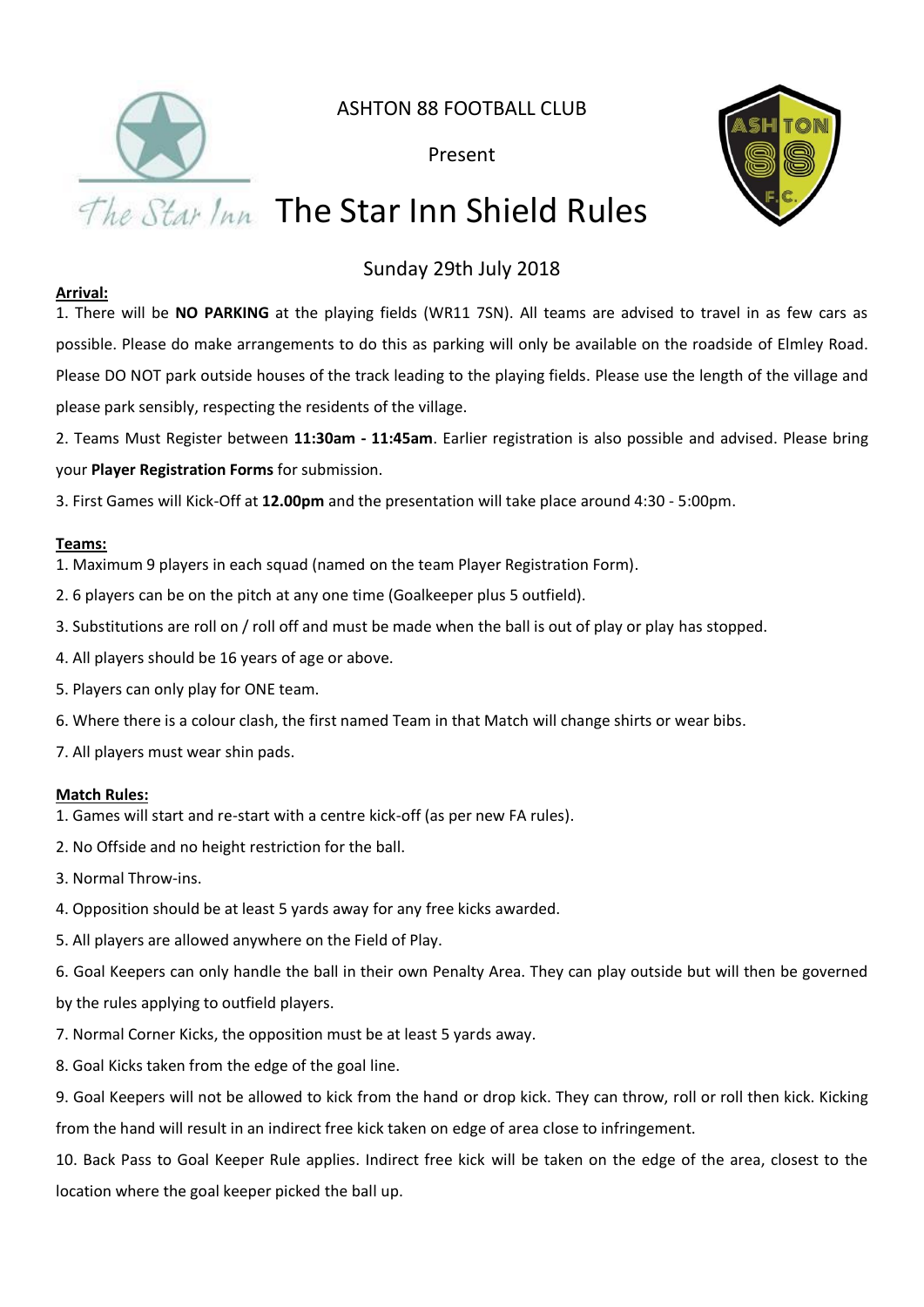#### **Scoring, Qualifying & Format:**

- 1. Win 3 points, Draw 1 point, Lose 0 points.
- 2. The Competition will commence on a League Basis, Group A and B. Each group will consist of 5 teams.
- 3. Semi-Finals will comprise of the Top two teams from each Group.
- 4. Third, fourth and fifth placed teams will exit the competition.

#### **Duration:**

1. League Games will be 10 minutes straight through (with toss of coin at start of game to determine ends/kick off). In the event of Teams finishing with the same number of points, League Positions will be determined in the following manner: a) Goal Difference b) Result against Opposition c) Most Wins d) Most Goals Scored e) Sudden Death Penalties.

2. Semi-Finals / Final will be 10 minutes straight through (with toss of coin at start of game to determine ends/kick off).

3. Knock-out games resulting in a draw will be decided by playing 5 minutes sudden-death extra time followed by a penalty shoot out (best of 5 then sudden death). Only players on the pitch at the final whistle will be eligible to take first set of 5 penalties. Remaining players on pitch at final whistle will be required to take sudden death penalties before substitutes are considered.

4. All Games will start and finish on a Hooter. If a penalty has been awarded prior to the Hooter being sounded, time will be allowed for the kick to be taken. Additional stoppage time will be played (determined by the match referee) in the event of player injury, time wasting, ball out of play. The game will then end on the referees whistle.

| <b>GROUP A</b>     | <b>GROUP B</b> |
|--------------------|----------------|
| <b>CORNERSTONE</b> |                |
|                    |                |
|                    |                |
|                    |                |
|                    |                |
|                    |                |

**Groups**

GOOD LUCK AND HERE'S HOPING EVERYONE HAS AN ENJOYABLE DAY AT ASHTON 88 FOOTBALL CLUB